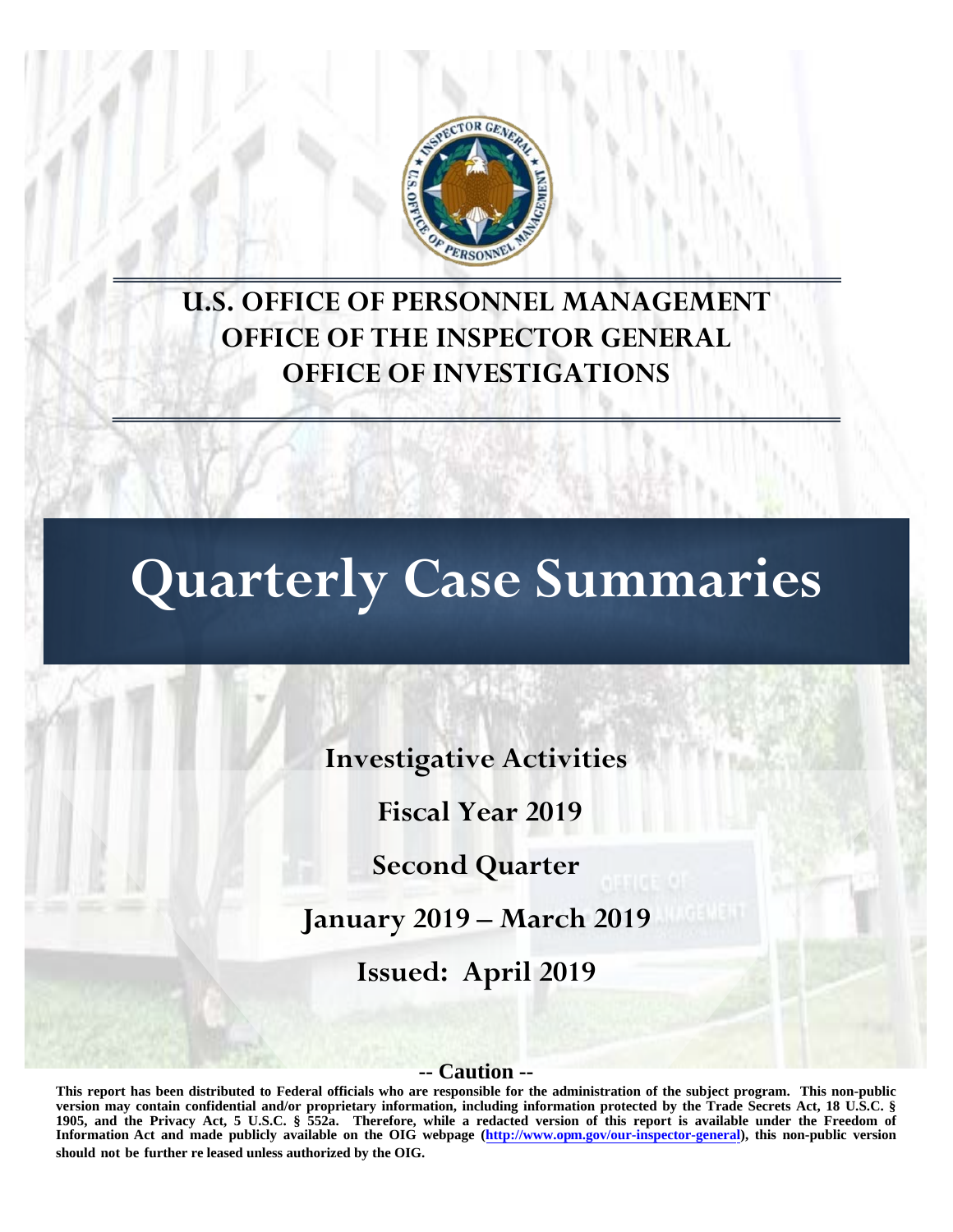# **List of Acronyms**

| <b>CSRS</b>   | <b>Civil Service Retirement System</b>                       |
|---------------|--------------------------------------------------------------|
| <b>DOJ</b>    | <b>U.S. Department of Justice</b>                            |
| <b>FBI</b>    | <b>Federal Bureau of Investigation</b>                       |
| <b>FDA</b>    | <b>U.S. Food and Drug Administration</b>                     |
| <b>FEDVIP</b> | <b>Federal Employees Dental and Vision Insurance Program</b> |
| <b>FEGLI</b>  | <b>Federal Employees' Group Life Insurance Program</b>       |
| <b>FEHBP</b>  | <b>Federal Employees Health Benefits Program</b>             |
| <b>FERS</b>   | <b>Federal Employees Retirement System</b>                   |
| <b>FFS</b>    | <b>Fee-for-Service</b>                                       |
| <b>HMO</b>    | <b>Health Maintenance Organization</b>                       |
| <b>NBIB</b>   | <b>National Background Investigations Bureau</b>             |
| <b>OPM</b>    | <b>U.S. Office of Personnel Management</b>                   |
| <b>OIG</b>    | <b>Office of the Inspector General</b>                       |
| <b>OSC</b>    | <b>U.S. Office of the Special Counsel</b>                    |
| <b>ROI</b>    | <b>Report of Investigation</b>                               |
|               |                                                              |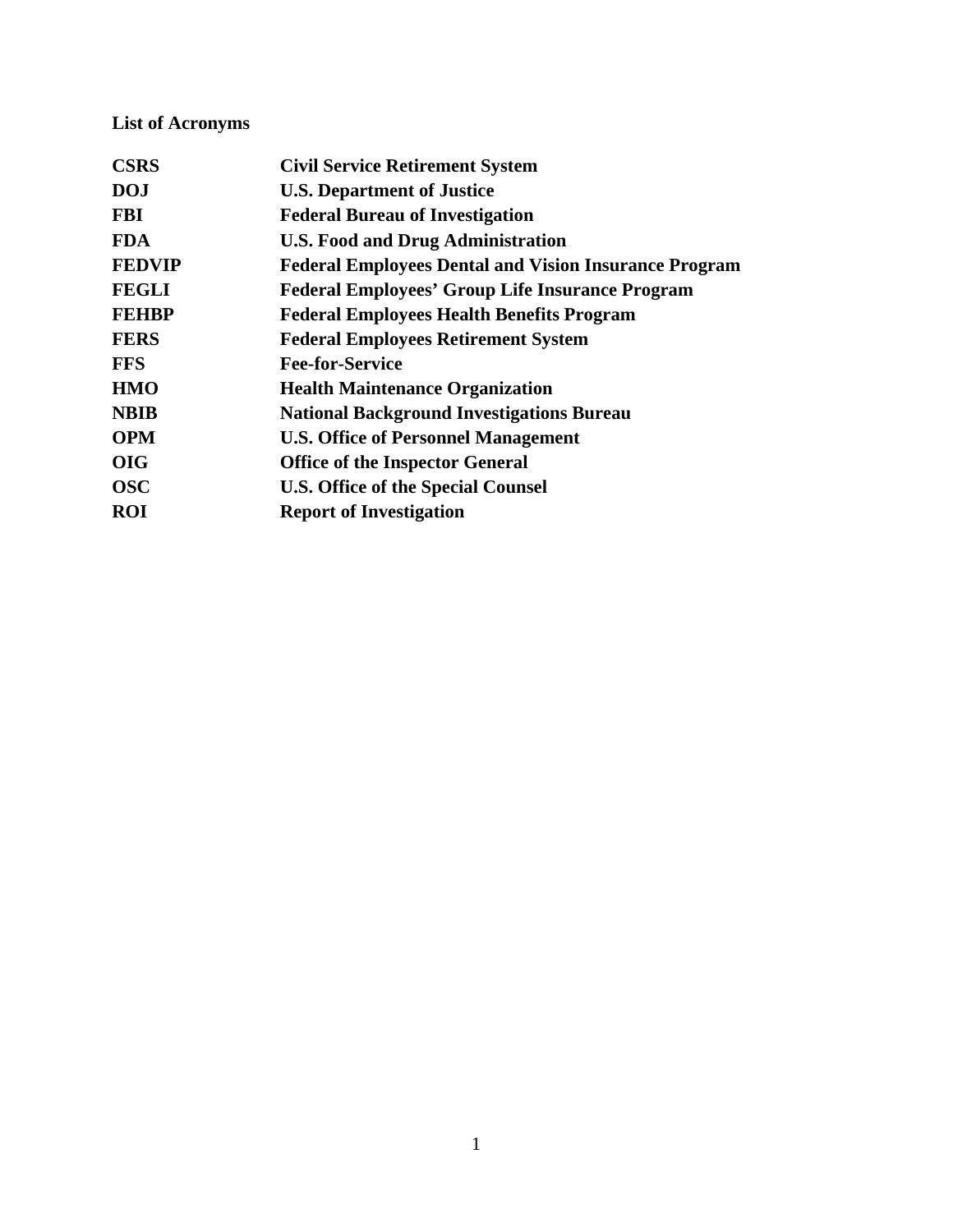In this report to the OPM Director, the U.S. Office of Personnel Management (OPM) Office of the Inspector General (OIG) presents summaries of noteworthy cases investigated by the Office of Investigations as we endeavor to curtail improper payments, stop patient harm, protect OPM programs, and provide independent and objective oversight of OPM operations. We have selected these cases to highlight the successes of our special agents and Investigative Support Operations group, as well as to describe the types of waste, fraud, abuse, and mismanagement that harm OPM, its programs, and Federal employees, retirees, and their dependents.

The cases below represent the period from January 1, 2019, through March 31, 2019.

# **Health Care Investigations**

The "OPM Fiscal Year 2018 Agency Financial Report" states that in fiscal year 2018, the Federal Employees Health Benefits Program (FEHBP) made \$71.44 million in improper payments. These substantial, costly improper payments often derive from fraud, waste, and abuse throughout the FEHBP and negatively affect premium rates and the program as a whole. Moreover, fraudulent schemes that generate improper payments often also cause patient harm.

#### **Pass-Through Billing Scheme**

 We received a referral from the FBI regarding a compliant of billing fraud related to the purchase of an alleged weight loss treatment from a coupon website. Our investigation found that providers performed unnecessary diagnostic tests, fraudulently billed tens of thousands of dollars to a carrier, and operated a pass-through scheme to increase reimbursement. The FEHBP paid approximately \$86,000 to the various entities involved in this scheme. In February 2019, in the U.S. District Court for the Southern District of Texas, a jury convicted the providers on conspiracy to commit health care fraud and three counts of money laundering.

#### **Ineligible Dependents**

◆ An allegation received via our Hotline claimed that a Federal employee enrolled their child as a dependent incapable of self-support in order to keep the child on the FEHBP insurance plan beyond the child's 26th birthday despite the child allegedly being capable of self-support and not having a qualifying disability. The FEHBP paid \$160,592.69 in improper payments, including claims from several drug rehabilitation centers. OPM's contracting office informed us that OPM could not remove the ineligible dependent after the employing agency certified the disability. The U.S. Attorney's Office for the Southern District of Ohio declined to prosecute, and so in February 2019 we referred the case to the Defense Criminal Investigative Service, which has oversight of the U.S. Department of Defense employing agency, to take any further action.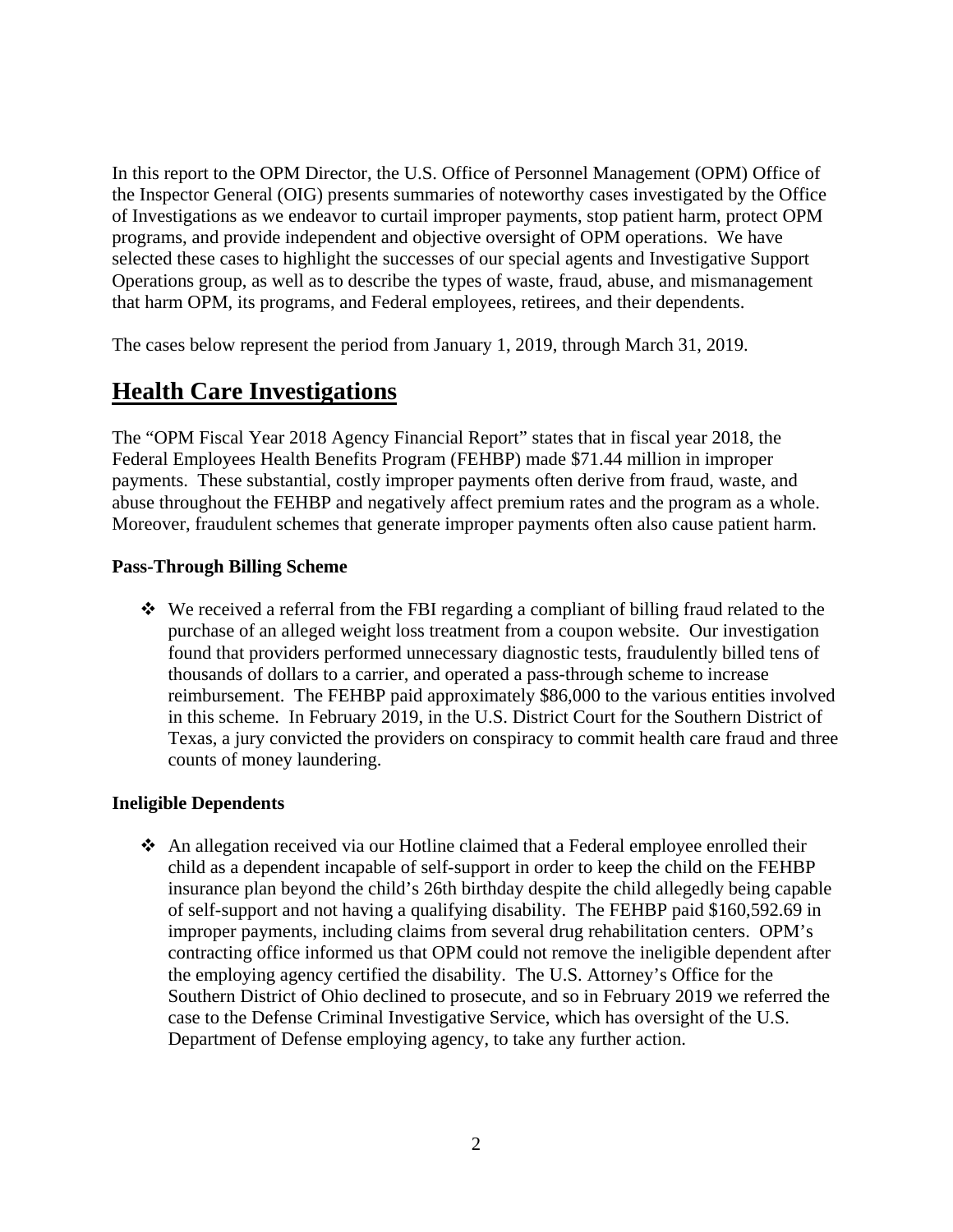#### **False Claims Act**

- $\div$  We received a qui tam referral in the U.S. District Court for the Eastern District of Pennsylvania alleging that a provider paid financial inducements to beneficiaries and dialysis patients to use its compounded medications over less costly alternatives. The investigation undertaken with Federal law enforcement partners found that the provider defrauded health insurance carriers by waiving patient copays, intentionally billed for waste, and unbundled various products to increase reimbursement. The scheme created \$20,899,694.90 in exposure for the FEHBP from January 2005 to January 2014. Under a February 2019 civil settlement, the provider will pay restitution in excess of \$17 million. The FEHBP will receive 10 percent of the settlement: \$1,700,531.25.
- $\mathbf{\hat{P}}$  We received a qui tam complaint from the U.S. Department of Justice (DOJ) alleging that a national pharmacy chain submitted false claims to Federal and State health care programs for excessive quantities of insulin and automatically refilled prescriptions ahead of the use schedule. The FEHBP's exposure totaled \$374,064,655.81 over 13 years. In January 2019, in the U.S. District Court for the Southern District of New York, the provider entered a civil settlement for \$209.2 million. Due to an oversight, the FEHBP was not included in the original settlement, but by cooperation between DOJ, OPM, and our office, the oversight has been corrected; however, the FEHBP was not awarded a specific settlement dollar amount within this quarter.

#### **Services Not Rendered**

- $\cdot$  In February 2019, the OPM Office of the Chief Financial Officer contacted us regarding a judgment order and restitution payment received in a case involving the employee of a provider who billed for medical services not rendered. The loss to the FEHBP totaled \$12,500. In 2015, the employee had pled guilty in the U.S. District Court for the Middle District of Florida to one count of theft of Government property and was sentenced to 60 months of probation with 180 days of home detention, and ordered to pay \$125,067.00 in restitution. The FEHBP's share of the restitution is its entire exposure of \$12,500.
- $\div$  In June 2017, we proactively identified an outlier among a health carrier's list of top FEHBP-billing acupuncturists. The provider at times billed the FEHBP for 16-plus hours of services. Patients also ostensibly received treatment while in fact the provider was outside of the United States. The FEHBP exposure was calculated at \$1,015,935.67, with losses projected at \$648,427.02. In March 2019, the provider was indicted in the U.S. District Court for the Northern District of California on six counts of health care fraud and one count of false statements relating to health care fraud.

#### **Unauthorized Prescriptions – Compounded Drugs**

 $\div$  We were involved with the DOJ, U.S. Department of Health and Human Services OIG, and other law enforcement partners in a cooperative effort against a group of providers who from 2012 to 2016 operated a \$200 million scheme that defrauded Federal Government programs, including the FEHBP, by fraudulently formulating, marketing,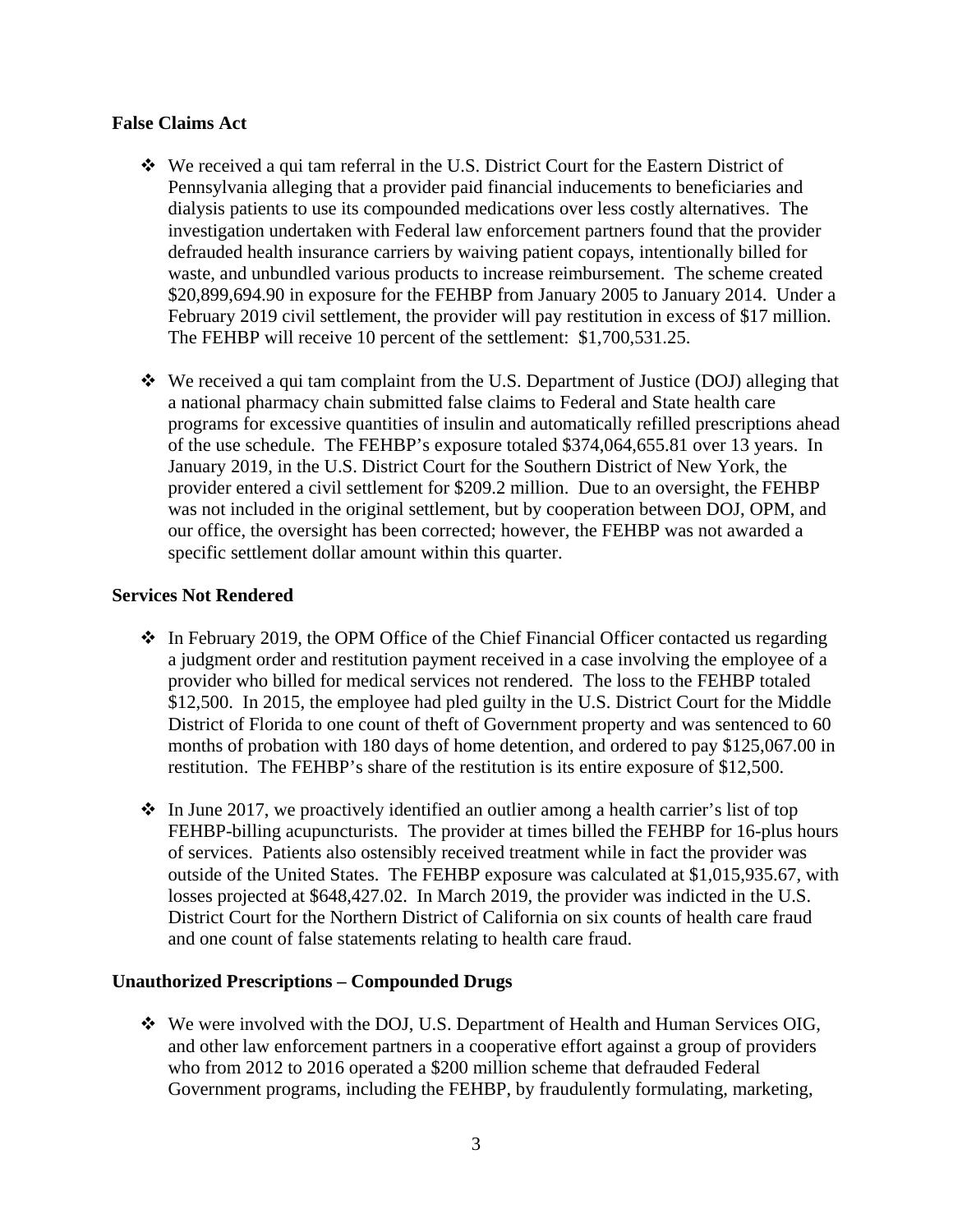prescribing, and billing for compounded medications. The scheme was predicated on a system of kickbacks, bribes, and money laundering. The total amount of FEHBP claims paid to the alleged conspirators is approximately \$2.69 million. Twelve people have been convicted of crimes related to this scheme, including the three people who during this quarter pled guilty in the U.S. District Court for the Southern District of Mississippi to conspiracy to commit health care fraud. The Government is currently pursuing restitution via forfeiture.

- We received a case referral from an FEHBP pharmacy benefits manager alleging that a pharmacy compounded pain cream medications and marketed to them to physicians in violation of the U.S. Food and Drug Administration (FDA) rules. The FEHBP had \$926,667 in paid claims exposure. Two subjects were arrested and adjudged guilty in the U.S. District Court for the Southern District of Georgia, and the pharmacy entered into a civil settlement. In February 2019, one pharmacy representative was sentenced to 60 months of probation and restitution of \$79,225.47. The FEHBP ultimately was ordered to receive a combined \$104,213.39 in restitution from all parties
- During a health care taskforce meeting, a Federal law enforcement agency partner provided a referral alleging that a provider submitted claims for reimported and unapproved medications administered to patients in the FEHBP and other Government health programs. Our special agents became involved in the multiagency civil case efforts in the U.S. Southern District of Illinois. The FEHBP's exposure totaled \$47,762.20 for claims related to the medications in the period under review. The provider settled the civil complaint in February 2019, and the FEHBP received \$1,822.79 in restitution.

#### **Falsified Claims**

 $\div$  In September 2017, we received a health carrier referral alleging an FEHBP member submitted fake claims for services never received from a nonparticipating provider. These false claims generated payments to the FEHBP member. From June 2013 to May 2017, the loss to the FEHBP totaled to \$207,506.40. In March 2019, the enrollee pled guilty in the U.S. District Court for the Southern District of New York to one count of health care fraud.

# **Special Topic: The Opioid Epidemic**

In his 2017 memorandum "Combatting the National Drug and Opioid Crisis," President Donald J. Trump declared the opioid crisis a public health emergency and directed a multi-agency response to combat the nationwide issue. The FEHBP faces substantial negative impacts from the opioid epidemic as Federal employees and their families have not been spared from addiction, treatment, and other ancillary costs associated with the crisis. Addressing opioidrelated issues remains a priority for our Office of Investigations.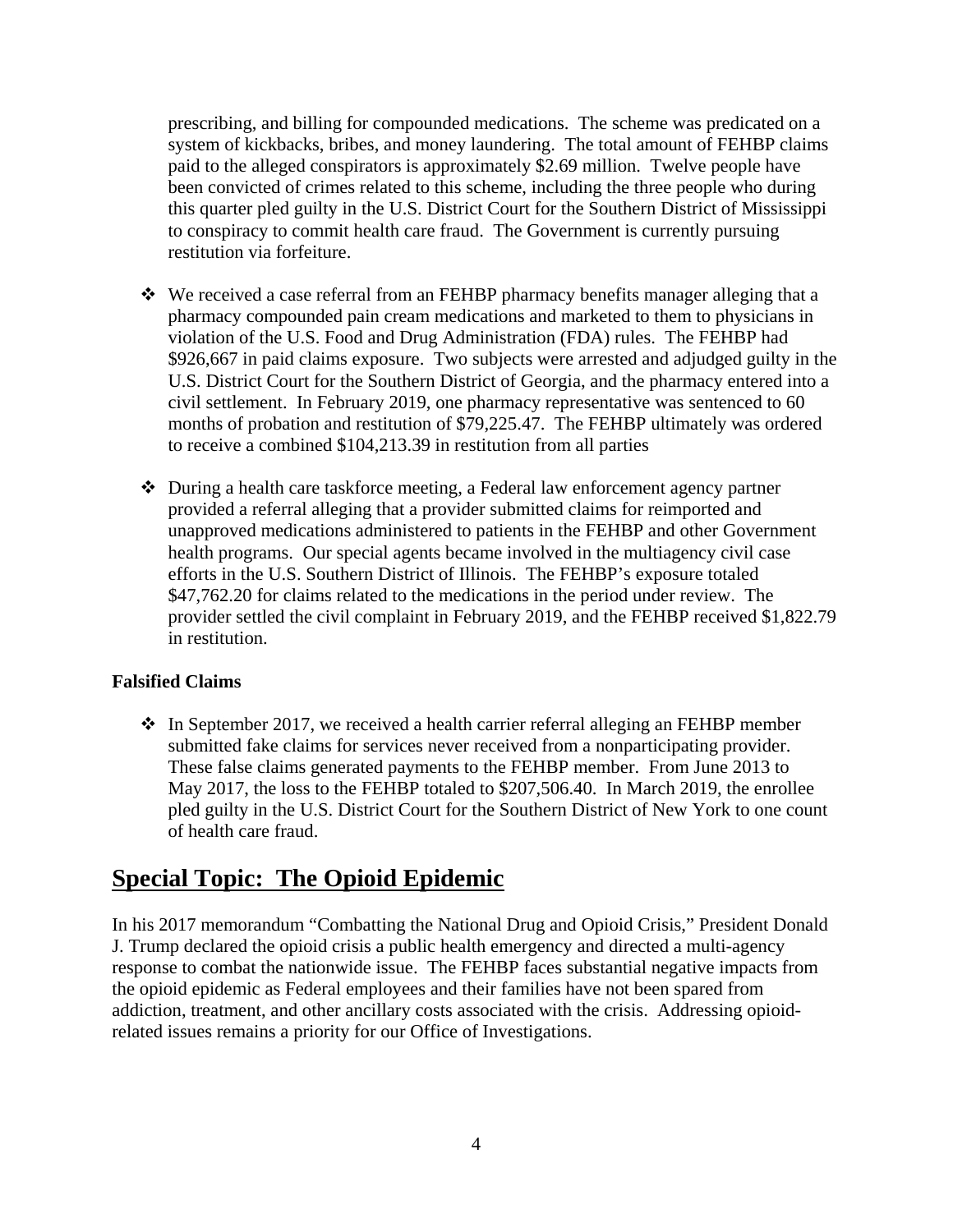#### **Pill Mills**

 During a meeting involving our Federal law enforcement partners, we received a referral alleging that a number of providers billed for services not rendered and medically unnecessary services in order to prescribe Schedule II narcotics, including opioids like oxycodone. In addition to the patient harm, the FEHBP paid \$134,229.01 in claims to these providers. Fourteen people involved in the pill mill operation were indicted in the U.S. District Court for the Eastern District of Pennsylvania and arrested for crimes including maintaining drug-involved premises and conspiracy to distribute a controlled substance. Several of the providers pled guilty in January and February 2019.

#### **Pass-Through Billing**

 An FEHBP health carrier submitted a referral alleging that a sober home treatment facility billed for services not rendered, used unlicensed facilities and staff, and doublebilled for urinalysis testing. The FEHBP paid \$539,373.29 in the scheme. Four individuals were indicted in the U.S. District Court for the Southern District of Florida and arrested. Charges included violations of the Travel Act, health care fraud, and money laundering. In January 2019, one individual pled guilty to conspiracy to commit health care fraud.

# **Retirement Investigations**

In fiscal year 2018, OPM's Retirement Services office improperly paid \$284.08 million to retirees, survivors, representative payees, and families. One of the most common causes of improper payments is failure to verify the deaths of annuitants, which sometimes allows improper payments to continue for years and costs hundreds of thousands of dollars. Fraud by forged documents, identity theft, and other schemes also highlight program vulnerabilities, and in some cases may stop Federal retirees or rightful annuitants from receiving their deserved benefits.

#### **Deceased Annuitant**

- We received a retirement annuity file referred from OPM's Retirement Inspections office (Retirement Inspections) regarding an overpayment of \$71,701.13. Our special agents found that the daughter of the deceased annuitant forged signatures on multiple documents. In March 2019, in the U.S. District Court for the District of Connecticut, she pled guilty to theft of Government funds for stealing the annuity.
- We received a referral from Retirement Inspections regarding an annuitant's unreported death in 1994. OPM paid \$611,956.86 in improper payments. While some funds were recovered through U.S. Department of the Treasury's reclamation process, the remaining improper payment's due balance totaled \$467,178.53. Our investigation found the annuitant's daughter withdrew funds, but she died in June 2014. Other than automatic payments, no activity from the account occurred after the death of the daughter.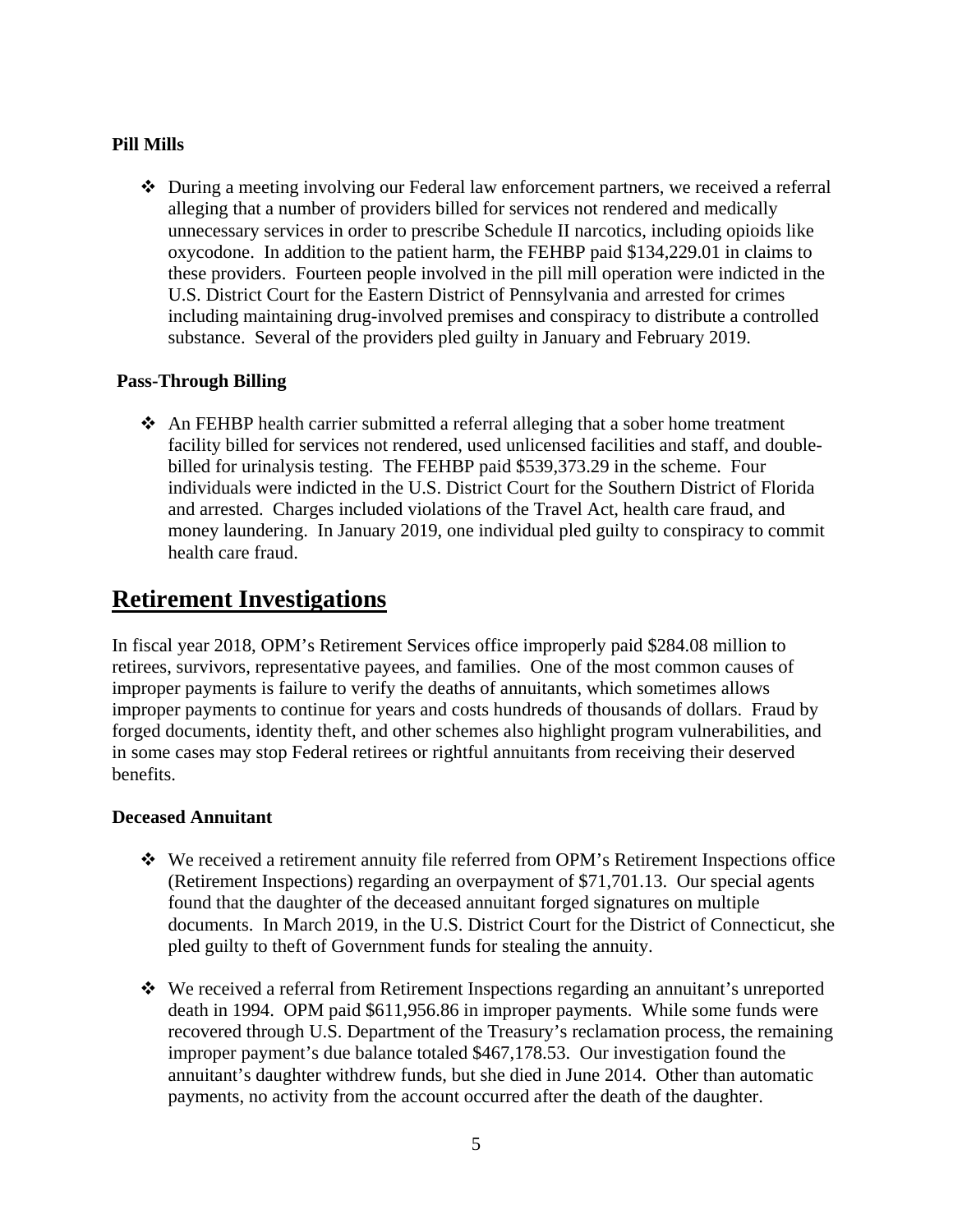Therefore, the case was closed and the total recovery was the initial reclamation of \$144,778.33.

- We received a referral from the U.S. Attorney's Office for the District of Maryland regarding fraud involving a deceased survivor annuitant and an improper payment of over \$47,000 paid between the survivor annuitant's September 1998 death and the overpayment discovery in January 2018. A Federal indictment in the U.S. District Court for the District of Maryland charged a subject with embezzlement of Government property. Our special agents arrested the subject in January 2019.
- We received a referral from a Federal law enforcement partner that a Federal annuitant died in November 2011 but continued to receive Civil Service Retirement System (CSRS) payments beyond that date. OPM paid the annuity until April 2018 for an improper payment totaling \$49,032.86. The joint owner of the account withdrew funds after the annuitant's death. She was indicted in the U.S. District Court for the District of Maryland and pled guilty to embezzlement of Government property. In January 2019, the court sentenced the subject to 3 years of supervised probation and 3 months of house arrest. OPM recovered \$6,955.49 through the Treasury reclamation process, and the court ordered restitution of \$42,077.
- We were referred an allegation by Retirement Inspections that alleged a subject stole by fraud a retirement annuity after the rightful annuitant died in October 1997. OPM continued to pay the annuity until May 2015, and the improper payments totaled \$101,774. Our investigation attempted to contact the subject alleged to have changed the annuitant's address and payment information, but the subject died in August 2018. In January 2019, the U.S. Attorney's Office for the Middle District of Pennsylvania declined to pursue civil forfeiture against the estate due to the low property value.
- We were referred an allegation by Retirement Inspections about a possible fraud after the unreported death of a retired annuitant. The annuitant died in February 2012, but payments continued until September 2016, resulting in an overpayment of \$86,209.01. The reclamation process recovered \$8,778.60, leaving a balance of \$77,430.41. In August 2018, the annuitant's daughter was indicted on one count of theft of Government property, one count of aggravated identity theft, and one count of aiding and abetting. In January 2019, she pled guilty in the U.S. District Court for the District of Maryland to one count of theft of Government property, and now awaits sentencing.

# **National Security Investigations**

OPM's National Background Investigations Bureau (NBIB) conducts background investigations of Federal job applicants, employees, members of the armed services, and contractor personnel for suitability and security purposes. Allowing the employment of or granting security clearances to potentially unsuitable persons through fraudulent, falsified, incomplete, or incorrect background investigations creates vulnerabilities within the Federal workforce detrimental to Government operations. We provide external oversight of NBIB's background investigations to protect the integrity of these background investigations.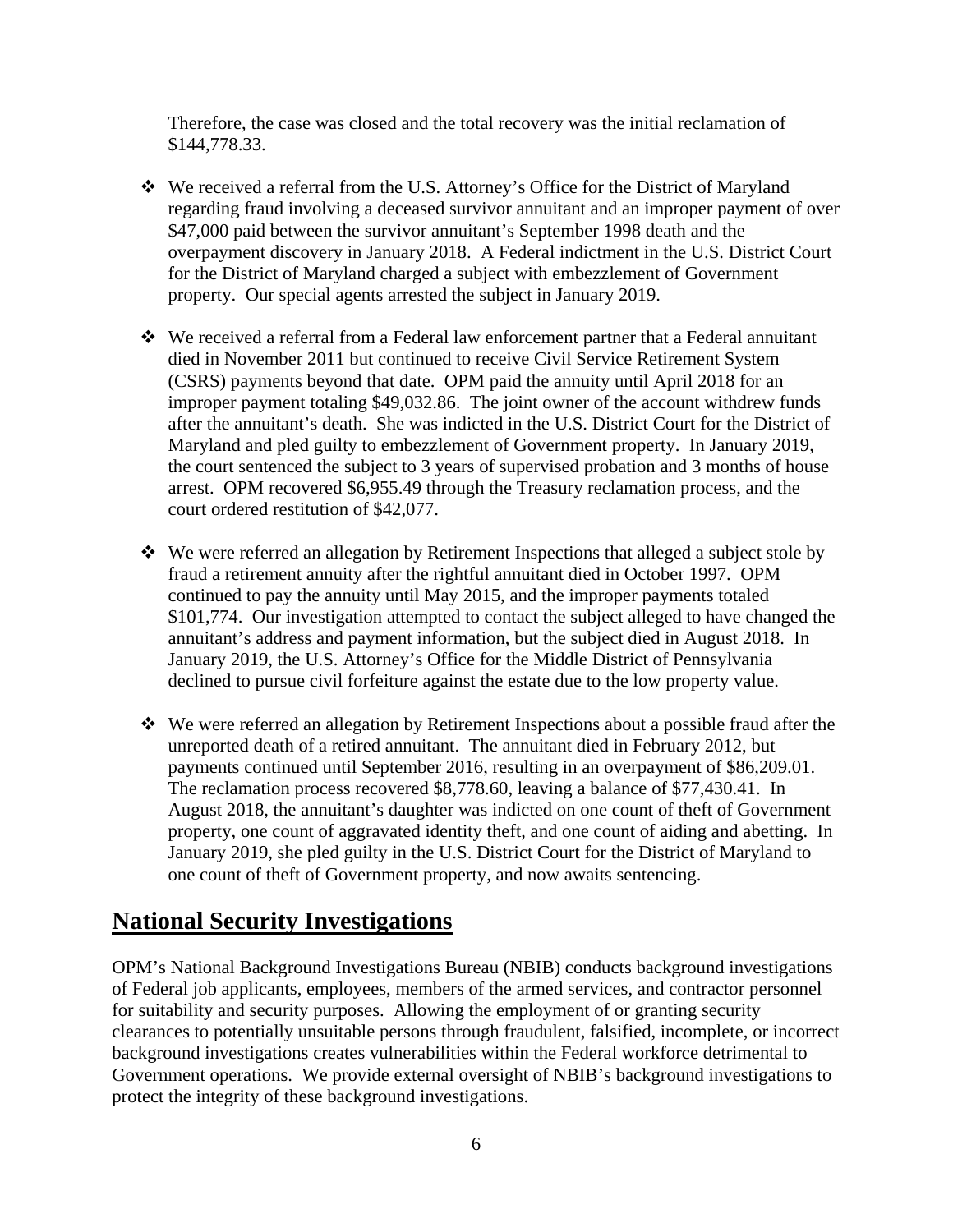#### **Falsifications of Background Investigations**

 We received a referral from NBIB's Integrity Assurance office that a contract background investigator submitted false and inaccurate Reports of Investigation (ROIs). Ultimately, 35 falsified ROIs were discovered and the calculated recovery costs totaled \$126,693.17. In January 2019, the background investigator was indicted in the U.S. District Court for the District of Columbia on four counts of wire fraud and four counts of making false statements.

#### **Impersonation of a Federal Agent**

 $\div$  In September 2018, we received a referral from NBIB's Integrity Assurance office regarding a background investigator who allegedly impersonated a law enforcement officer. While working as a process server for the Prince George's County, Maryland, Civil Court, the background investigator allegedly claimed to be law enforcement and wore their assigned NBIB badge and a holstered handgun. In January 2019, the District Court of Maryland for Prince George's County issued a criminal information for the background investigator for impersonating a police officer and unlawfully carrying a handgun.

### **Integrity**

In addition to conducting criminal and civil investigations, our office also conducts administrative investigations into fraud, waste, abuse, and mismanagement at OPM. We investigate cases involving OPM employees and contractors, including those referred through the OIG Hotline. Integrity investigations may involve whistleblowers and/or retaliation, and are an important part of the OIG's mission of providing independent oversight and reducing program vulnerabilities.

#### **Misuse of Government Funds**

• In September 2018, we initiated an investigation into an OPM OIG employee based on information alleging that the employee's Government travel card was used for personal and/or unauthorized transactions. We found the employee neglected to follow guidance in the OPM Financial Management Manual and displayed a lack of candor when questioned. Our investigators presented the case to the U.S. Attorney's Office for the District of Maryland for theft of Government property, bank fraud, and false statements. However, because the cardholder was financially responsible for any charges and because of the administrative remedies available to OPM, the case was declined for prosecution. The employee resigned in February 2019.

#### **Prohibited Personnel Practices**

 We received an allegation via our OIG Hotline that a manager in an OPM program office engaged in prohibited personnel actions and retaliation against the complainant. Our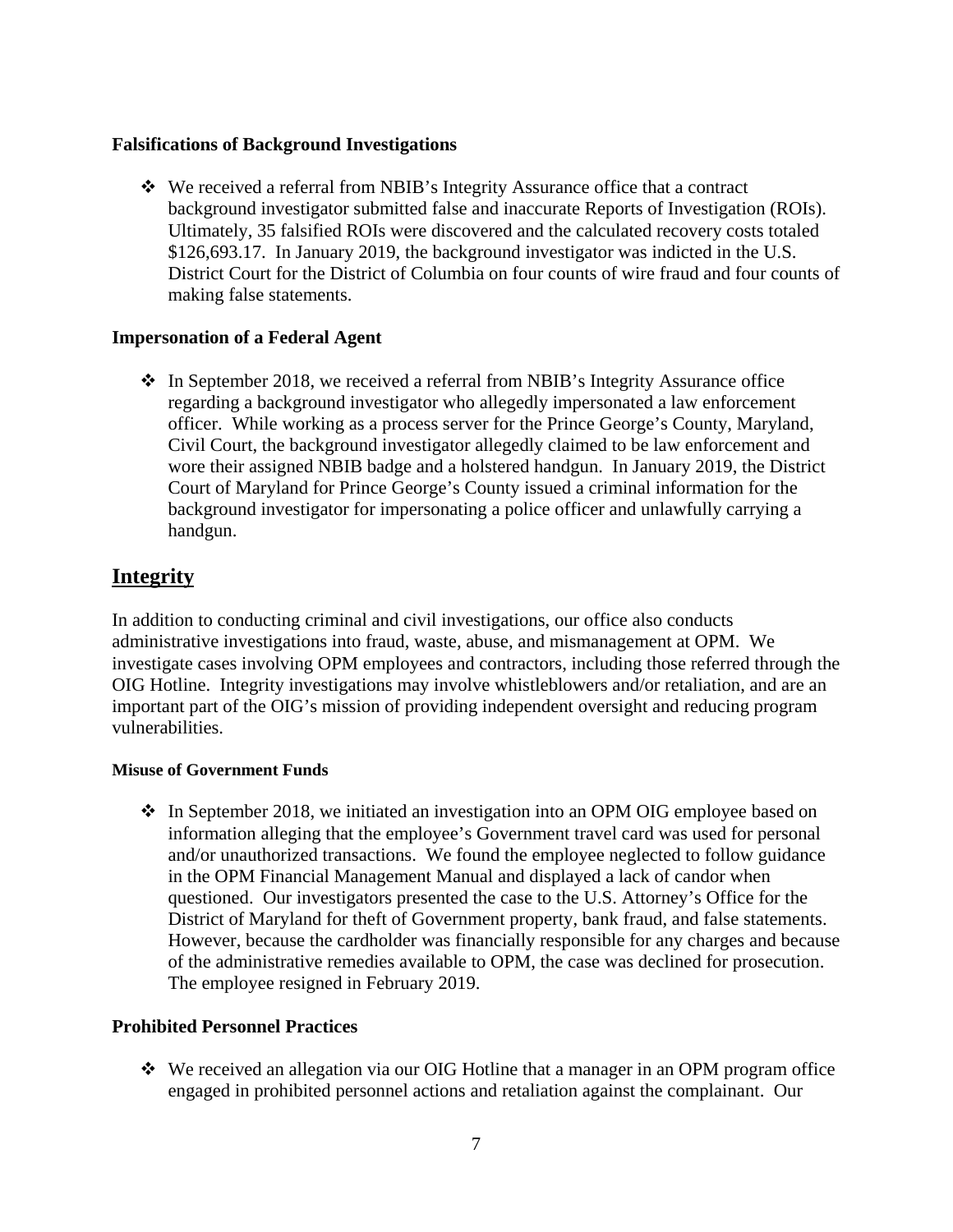investigation concluded in February 2019, and found no prohibited personnel practices that would afford whistleblower protections to the complainant, and therefore no retaliation. Additionally, we did not find any unfounded actions taken by the manager.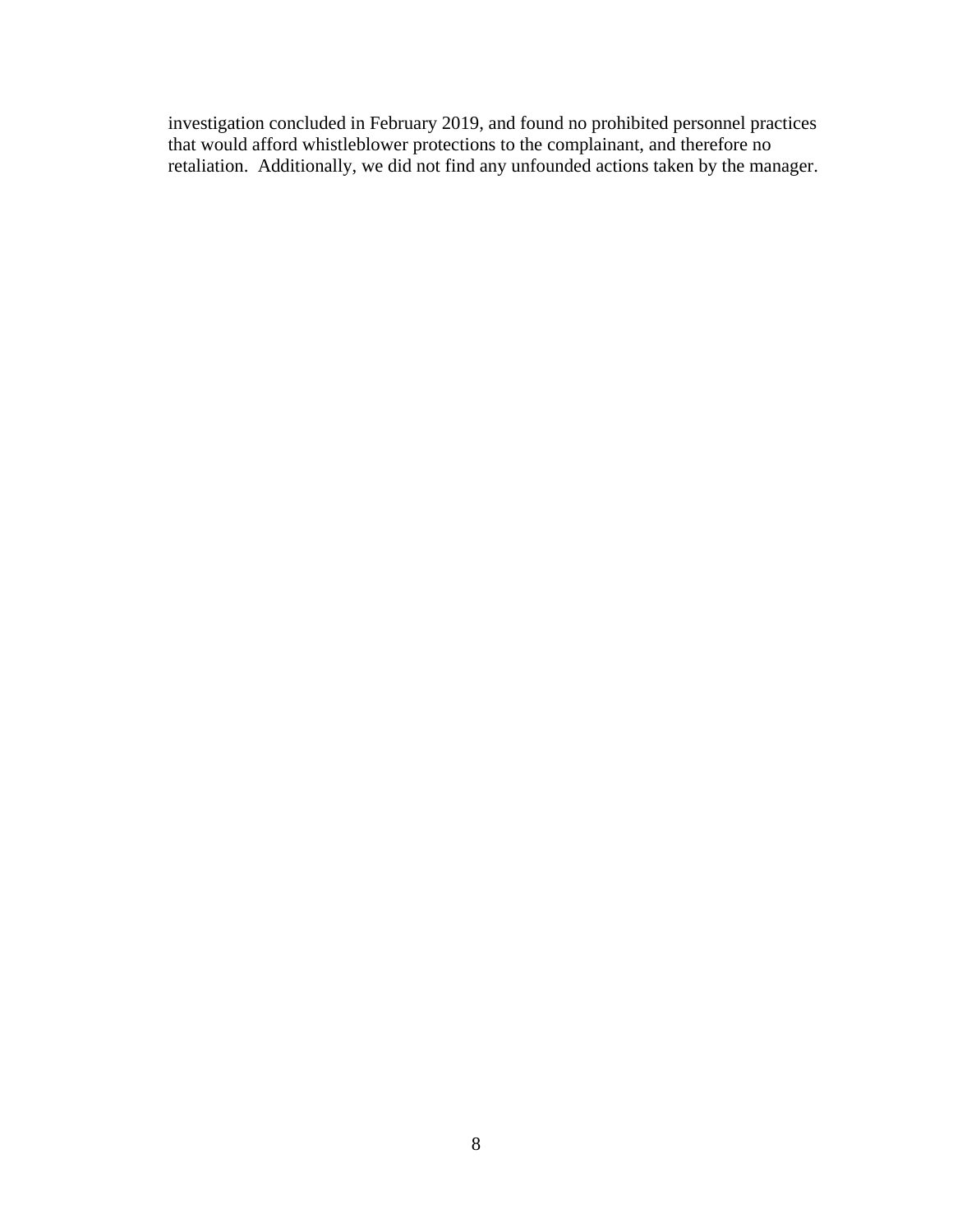# **Glossary**

#### **OPM Programs**

**OPM-administered Federal Retirement Programs** include two primary Federal definedbenefit retirement plans: the **Civil Service Retirement System (CSRS)**, which covers employees hired by the Federal Government between 1920 and 1986, and the **Federal Employees Retirement System (FERS)**, which covers employees hired after 1987. These plans provide monthly annuities that are based on a Federal Government retiree's service. Additionally, **OPM Disability Retirement** allows for FERS-eligible Federal employees who become disabled to collect benefits.

**The Federal Employees Dental and Vision Insurance Programs (FEDVIP)** make supplemental dental and vision insurance available to Federal employees and retirees who are eligible for Federal employment benefits. FEDVIP operates on an enrollee-pay-all basis and creates a group pool that allows for competitive premiums and no preexisting condition limitations.

**The Federal Employees Group Life Insurance (FEGLI) Program** is the largest group life insurance program in the world, covering over 4 million Federal employees and retirees, as well as many of their family members. It provides a standard group term life insurance as well as elective coverage options.

**The Federal Employees Health Benefits Program (FEHBP)** provides health insurance to Federal employees, retirees, and their dependents. It is the largest employer-sponsored health insurance program in the world and administers benefit payments within a universe of over 200 health plans, including health maintenance organizations (HMOs) and fee-forservice (FFS) health plans from a number of private health insurance carriers.

**Improper Payments** are disbursements that should not have been made or were made in an incorrect amount under statutory, contractual, administrative, or other legally applicable requirements. The reduction of improper payments is a President's Management Agenda goal across all Executive Branch agencies. In fiscal year 2018, OPM reported Retirement Programs and the FEHBP combined to make more than \$355.5 million in improper payments.

**The OPM OIG Hotline** is mandated by the Inspector General Act of 1978, as amended, and helps ensure the proper and efficient use of taxpayer dollars for the American people. Government employees, contractors, or members of the public can report criminal activity, fraud, waste, abuse, and mismanagement of OPM programs via the Hotline. OIG Hotline staff review and process complaints, and complaints may result in an investigation, audit, or inspection performed by the OIG. Reports to the OPM OIG hotline may be made online via [https://www.opm.gov/our-inspector-general/hotline-to-report-fraud-waste-or](https://www.opm.gov/our-inspector-general/hotline-to-report-fraud-waste-or-abuse/complaint-form/)[abuse/complaint-form/](https://www.opm.gov/our-inspector-general/hotline-to-report-fraud-waste-or-abuse/complaint-form/) or by telephone at 1-877-499-7295.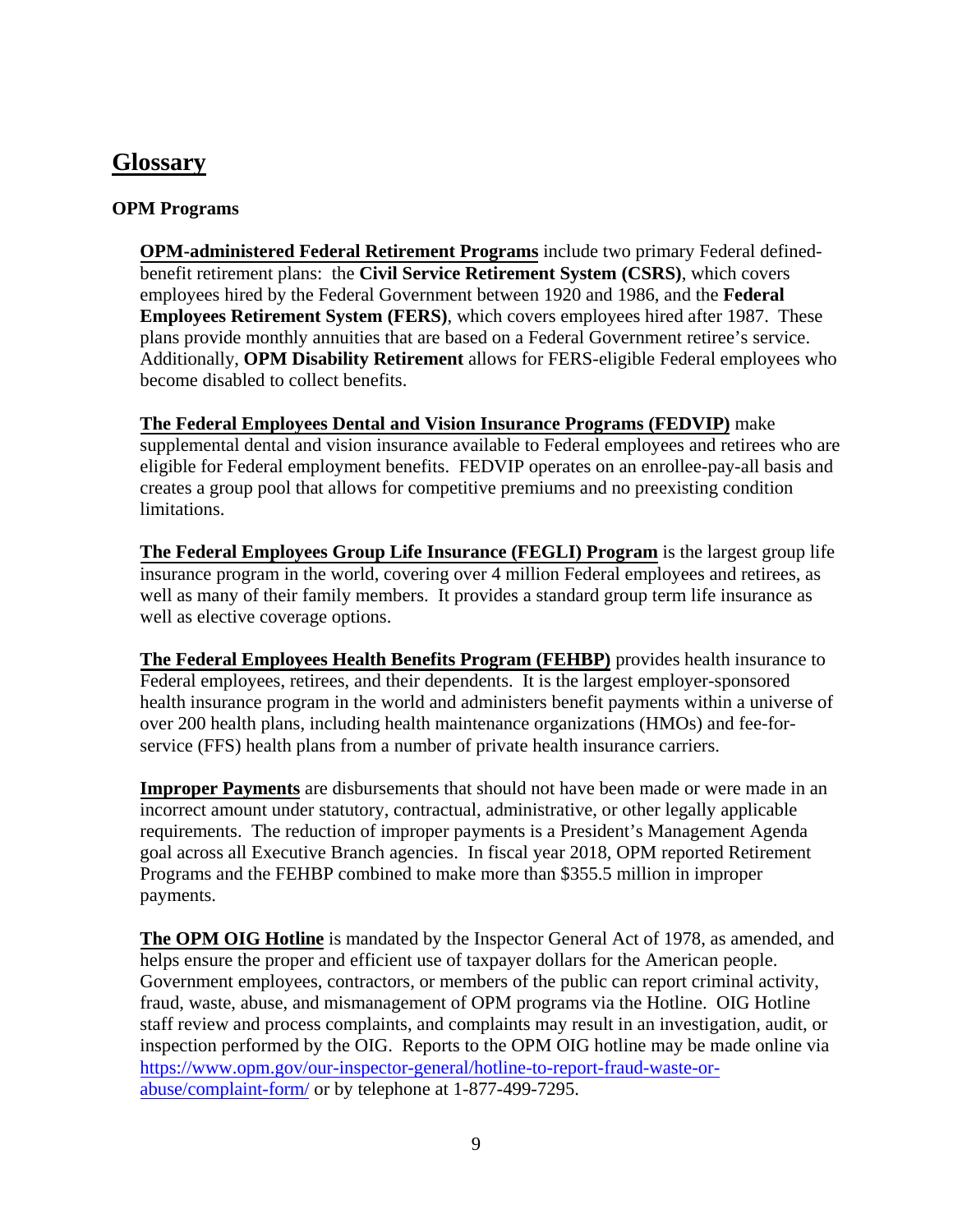#### **Health Care and Insurance**

**Carriers** are private health insurance companies that contract with the FEHBP to provide health insurance benefits to Federal employees and retirees and their dependents. These insurance plans include HMOs and FFS health plans.

**Compounded Medications** are medications (often liquids or creams) made to fit the individual needs of a patient. The FDA does not approve compounded drugs. A variety of health care fraud schemes involve compounded drugs: unscrupulous providers prescribing compounded medications without medical relationships with patients; prescribing medically unnecessary, ineffective, and/or exorbitantly priced compounded drugs; and prescribing compounded drugs in exchange for inducements or illegal compensation.

**The False Claims Act** allows for the prosecution of any person who knowingly submits false claims to the Government, including making a false record or statement to cause a false claim to be paid, or acting improperly to avoid paying the Government. It includes civil penalties for each false claim. Additionally, the False Claims Act allows for qui tam lawsuits wherein a member of the public files as a relator to sue on behalf of the Government. The relator may be compensated a percentage of the amount the Government recovers through the lawsuit.

**Ineligible Dependents** are persons who receive benefits from a Federal employee's benefits plan (most often from the FEHBP) but are not eligible to receive these benefits under statutory or regulatory guidelines. Former spouses, friends, self-sufficient children aged older than 26, and extended family (such as grandchildren) are common ineligible dependents. Any payment to an ineligible dependent is an improper payment.

**Medically Unnecessary Services** are items and services that are unreasonable or unnecessary for the diagnosis or treatment of an illness or injury. Medically unnecessary services are often provided in exchange for inducements or as part of health care fraud schemes.

**Pass-Through Billing Schemes** involve unscrupulous providers paying a laboratory to perform tests but filing claims with an insurance company or Government program as if the provider or a related entity conducted the test. Pass-through billing schemes generate improper payments through inflated reimbursement or as part of an arrangement involving illegal inducements.

**Services Not Rendered** are procedures, tests, or appointments not performed by a provider but still billed as such, or billed inaccurately to misrepresent services as something eligible for a higher reimbursement than the services actually performed.

**The Travel Act** provides for Federal-level criminalization of business activities that are illegal under certain State laws (e.g., bribery) if interstate commerce, travel, or mail was part of the illegal business activities. Recent use of the Travel Act is a pioneering enforcement strategy that allows us to pursue fraud schemes when relevant State laws have been broken.